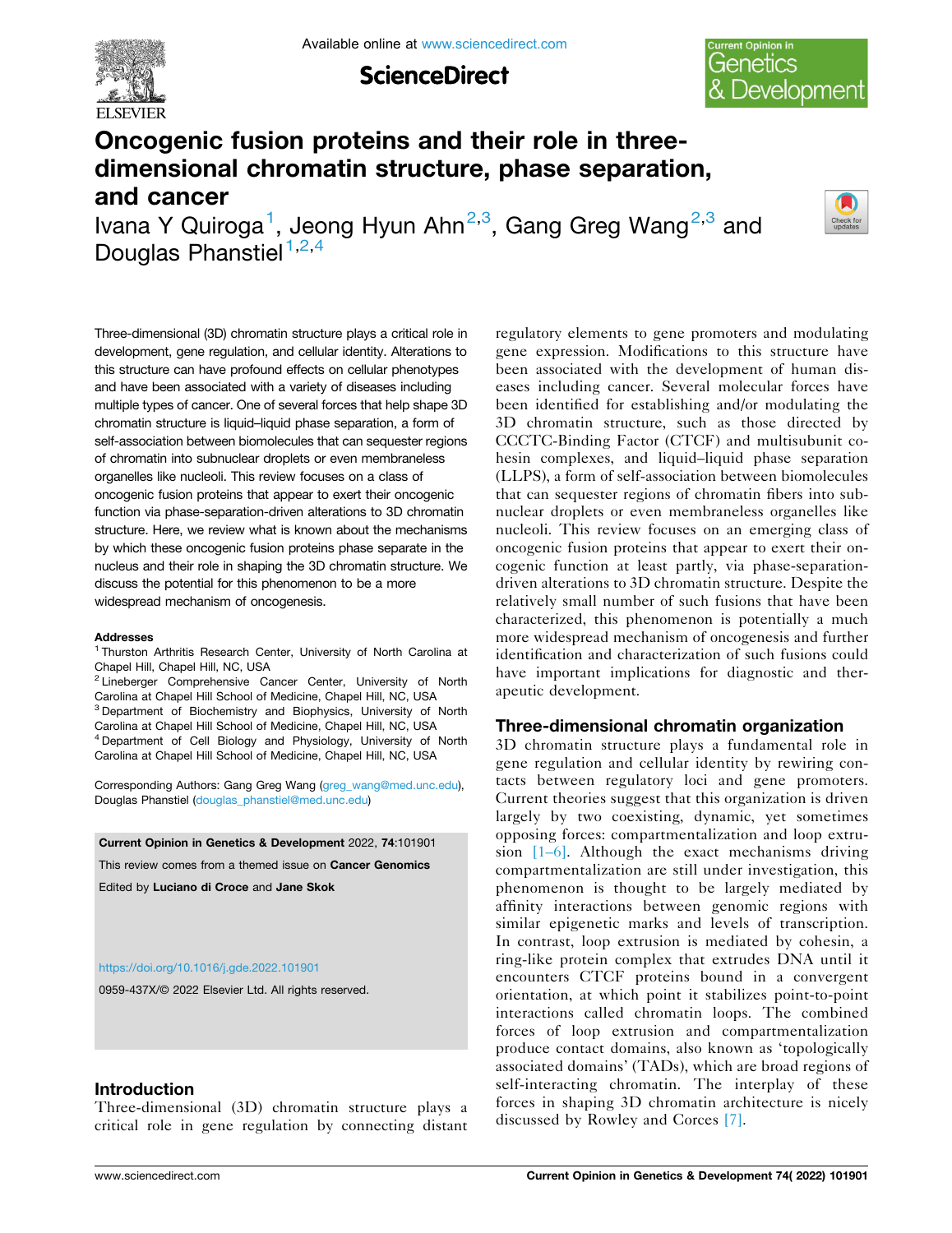Increasing evidence suggests that LLPS — long known for forming membraneless nuclear bodies such as nucleoli, nuclear speckles, and Cajal bodies — may play a broader role in 3D chromatin organization than previously suspected. Indeed, the association of chromatinbound proteins in these nuclear bodies is thought to play a role in shaping 3D chromatin architecture [8]. LLPS is mostly driven by a collection of weak, multivalent interactions between proteins that contain intrinsically disordered regions (IDRs) [9,10]. Transcription factors (TF) and coregulators implicated in chromatin remodeling and gene regulation, such as Mediator and RNA polymerase II (RNA Pol II), are enriched with IDRs and are thought to exercise their function in part via phase separation [11–16]. Additionally, although not the focus of this review, RNA has been proposed to have a prominent role in chromatin organization in a way that is compatible with the concept of LLPS [17–20].

Despite mounting evidence supporting the role of LLPS in 3D chromatin organization, it remains unclear exactly what types of chromatin structures LLPS can generate and in which biological contexts. One hypothesis that has gained support in recent years proposes LLPS as one of the driving forces for chromatin compartmentalization [19,21–25]. Moreover, while DNA loops are thought to be formed largely via the Adenosine triphosphate (ATP)-dependent process of extrusion [3,26,27], recent evidence suggests that cohesin itself may undergo LLPS [28]. Finally, a model proposing phase separation as a general mechanism driving super-enhancer-mediated gene regulation has also gained extensive support [29,30], extending the potential role of phase separation to all levels of chromatin organization.

# **Three-dimensional chromatin structure, phase separation, and cancer**

Alterations in 3D chromatin structure via a variety of different mechanisms has been linked to the development of various cancers. Mutations in cohesin, which are among the most common mutations found in cancer, have been shown to result in misregulation of intrachromosomal DNA looping, affecting genome organization and gene expression (recently reviewed by Waldman [31]). Point mutations and somatic structural variations found in multiple cancer types have been shown to disrupt TADs and alter transcription levels of the surrounding genes [32]. One example of this phenomenon is the Isocitrate dehydrogenase (IDH) gain-offunction mutation in gliomas, which alters TAD boundaries, resulting in the induced expression of the Platelet Derived Growth Factor Receptor Alpha (PDGFRA) oncogene [33].

LLPS has also been associated with cancer, independently from 3D chromatin conformation. For example, several oncogenes and tumor suppressor genes exert their normal activity via LLPS which when disrupted — via alterations of either gene expression or LLPS capability — can promote cancer development. For example, p53 binding protein 1 (53BP1) uses LLPS to recruit DNA repair complexes to sites of DNA damage. Under expression of 53BP1 in various contexts promotes DNA instability and the development of cancer [34]. In another example, mutations disrupting the phase separation capacity of the IDR in the histone H3K27 demethylase UTX (also known as KDM6A) abolish its tumor suppression capabilities [35]. In contrast, a mutation in the histone acetylation reader ENL, commonly found in pediatric kidney cancer, confers novel phase separation capacity and has been linked to alterations in transcription and oncogenesis [36].

# **IDR–DNA binding fusion proteins in cancer**

In addition to the observations mentioned above that independently link phase separation and 3D chromatin structure to cancer, several recent studies describe a novel paradigm in which phase separation of cancer-related fusion proteins promotes oncogenesis by directly inducing changes to 3D chromatin structure. Chromosomal translocations, a common feature of cancers, can produce chimeric genes that encode fusion proteins, which have been shown to influence diverse functions including cellular cycle, cell shape, cell mobility, and RNA metabolism, among others [37]. Intriguingly, IDRs are enriched in cancer-associated fusion proteins (43.3% versus 20.7% in all human proteins) [38] and a subset of these fuse the IDR of one protein to a chromatin-associated domain of another (Figure 1a). This unique combination of domains provides, in theory, the potential to alter 3D chromatin structure by pulling a set of bound regions into condensates formed via IDR LLPS, and as a result of this process, alter the expression of surrounding genes (Figure 1a).

We recently showed that a cancer-associated fusion between an IDR and a DNA binding domain could induce oncogenic transcription programs at least partly via *de novo* loop formation [39••]. This study focused on the NUP98–HOXA9, a classic example for a set of TF fusion oncoproteins found recurrently in human hematological malignancies such as acute myeloid leukemia. The two components of this chimera are: (1) NUP98, a constitutively expressed nucleoporin protein that contains a phenylalanine-glycine (FG)-repeat-rich IDR, and (2) HOXA9, a TF that contains a DNA binding homeodomain regulating gene expression essential for proper cell proliferation and differentiation during embryogenesis. Expression of this fusion in primary hematopoietic stem/progenitor cells (HSPCs) is sufficient to transform cells and activate leukemic gene-expression profiles. In contrast, a phase-separation-incompetent mutant of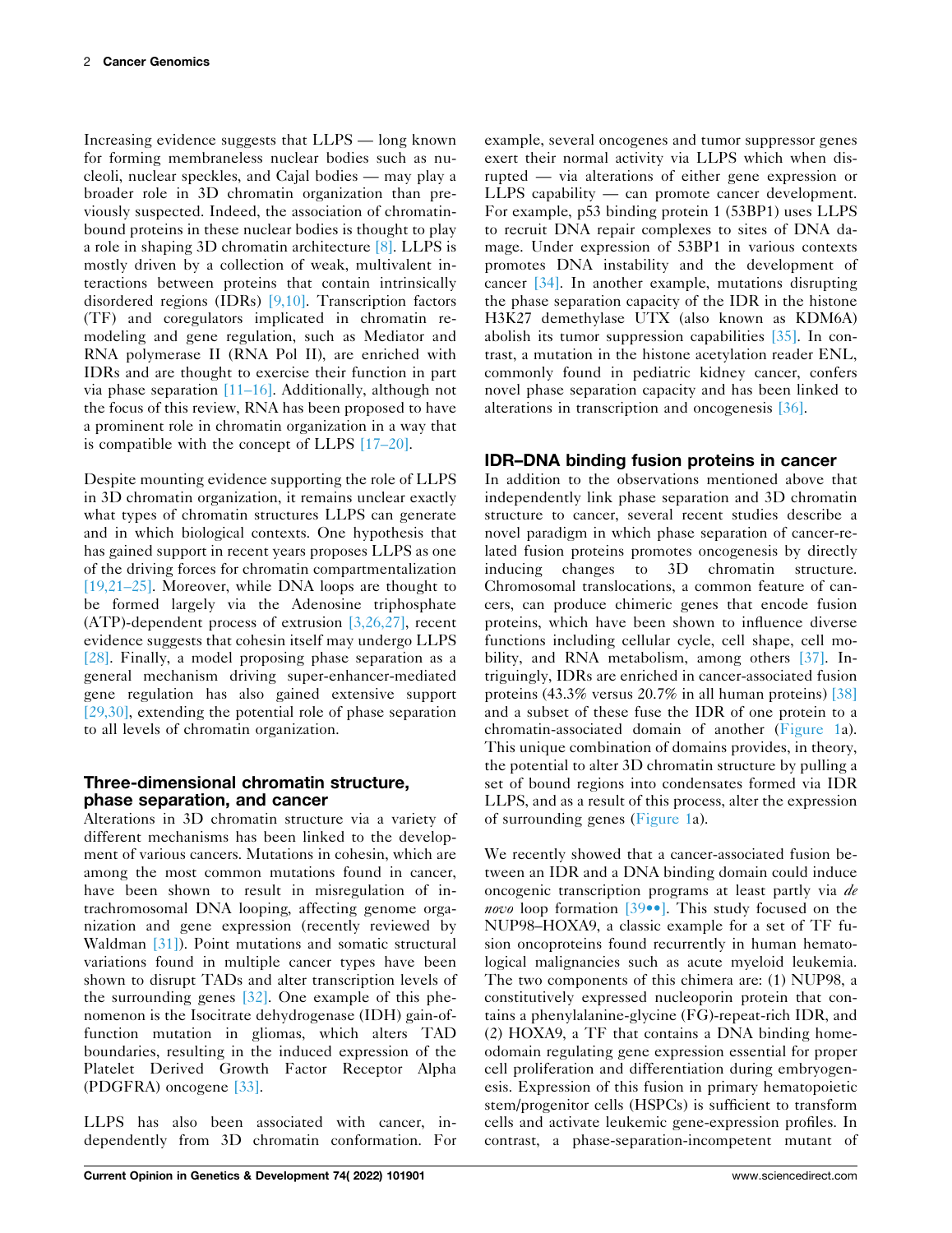| I |  |
|---|--|
|---|--|

| a<br><b>IDR</b> | <b>Chromatin-</b><br>associating<br>domain                                                                                                                                                                                                                      |                                                                                                                                                                                                                                                                                                                                                         |                                |                                      |                        |                                             |                         |                        |
|-----------------|-----------------------------------------------------------------------------------------------------------------------------------------------------------------------------------------------------------------------------------------------------------------|---------------------------------------------------------------------------------------------------------------------------------------------------------------------------------------------------------------------------------------------------------------------------------------------------------------------------------------------------------|--------------------------------|--------------------------------------|------------------------|---------------------------------------------|-------------------------|------------------------|
| b               |                                                                                                                                                                                                                                                                 |                                                                                                                                                                                                                                                                                                                                                         |                                | <b>Evidence for phase separation</b> |                        |                                             |                         |                        |
| <b>IDR</b>      | <b>Chromatin-associating</b><br>partner                                                                                                                                                                                                                         | Type of cancer                                                                                                                                                                                                                                                                                                                                          | <b>Condensates</b><br>observed | General*                             | <b>FRAP</b>            | 1,6-Hexanediol<br>disruption                | <b>IDR</b><br>mutations | Alters 3D<br>chromatin |
| NUP98           | HOXA9, HOXA11,<br>HOXA13, HOXC11, HOX<br>C13, HOXD11, HOXD13,<br>PMX1, PMX2, HHEX,<br>GSX2, POU1F1, PRRX1,<br>PRRX2, BPTF, KDM5A,<br>JADE2, KMT2A, NSD1,<br>NSD3, PHF23, HMGB3,<br>ADD3, CCDC28A, KAT7,<br>MLLT10, PSIP1, RARA,<br>RARG, TOP1, SETBP1,<br>TOP2B | Adult and pediatric acute myeloid<br>leukemia, acute megakaryoblastic<br>leukemia, chronic myeloid leukemia,<br>chronic myelomonocytic leukemia,<br>juvenile myelomonocytic leukemia,<br>T-cell acute lymphoblastic leukemia,<br>mixed-phenotype acute leukemia<br>and myeloproliferative neoplasm,<br>myelodysplastic syndrome                         | Yes<br>[39, 40]                | Yes<br>[39, 40]                      | Yes<br>[40]            | Yes<br>[39]                                 | Yes<br>[39, 40]         | Yes<br>[39]            |
| <b>FUS</b>      | CHOP, DDIT3, CREM,<br>CREB3L1/2,ETV4, ATF1,<br>ERG, FEV                                                                                                                                                                                                         | Myxoid liposarcoma, low grade<br>fibromyxoid sarcoma, Ewing sarcoma,<br>clear cell carcinoma, Angiomatoid<br>fibrous histiocytoma, acute myeloid<br>leukemia, lung adenocarcinoma,<br>breast invasive ductal carcinoma,<br>osteosarcoma, colon adenocarcino-<br>ma, prostate adenocarcinoma,<br>glioblastome, pancreatic adenocarci-<br>noma and others | Yes<br>$[41 - 43]$<br>46,72]   | Yes<br>[41, 43,<br>46]               | Yes<br>[41, 43,<br>46] |                                             | Yes<br>$[43]$           |                        |
| <b>EWS</b>      | FLI1, DDIT3, E1AF, CREB1,<br>CREB3L1/2, CREM, ATF1,<br>ERG,FEV, NFATC1/2,<br>ETV1/4, SP3SP3, PBX1,<br>WT1, PATZ1, POU5F1,<br>NR4A3, ZNF278, ZNF384                                                                                                              | Ewing sarcoma, myxoid liposarcoma,<br>low grade fibromyxoid sarcoma,<br>sclerosing epithelioid sarcoma,<br>myoepithelioma carcinoma,<br>angiomatoid fibrous histiocytoma,<br>clear cell sarcoma, mesotelioma,<br>desmoplastic small round-cell tumor,<br>extraskeletal myxoid chondrosarco-<br>ma, primary pulmonary myxoid<br>sarcoma and others       | Yes<br>[42]                    | Yes<br>$[41]$                        | Yes<br>$[41]$          |                                             |                         |                        |
| TAF15           | NR4A3, ZNF384                                                                                                                                                                                                                                                   | Acute lymphoblastic sarcoma                                                                                                                                                                                                                                                                                                                             | Yes<br>[42, 44]                | Yes<br>$[42]$                        |                        |                                             | Yes<br>$[42]$           |                        |
|                 |                                                                                                                                                                                                                                                                 |                                                                                                                                                                                                                                                                                                                                                         |                                |                                      |                        | Current Opinion in Genetics and Development |                         |                        |

IDR/chromatin-associating fusion proteins in cancer. **(a)** The proposed mechanism of action of IDR/chromatin-associating fusion proteins in cancer. Fusion proteins bind chromatin at enhancers and gene promoters and recruit bound loci into phase separation-dependent condensates activating oncogenic transcriptional profiles. **(b)** A list of IDR/DNA-binding fusion proteins frequently found in cancer that have been described to phase separate in the nucleus. \**In vitro*/*in vivo* assays for coalescence, fusion/fission, concentration dependency. FRAP: fluorescence recovery after photobleaching.

NUP98–HOXA9, or one harboring a shorter IDR incapable of inducing LLPS, were unable to transform HSPCs, highlighting a critical requirement of IDRmediated phase separation for cancerous transformation. ChIP-seq and Hi-C analysis revealed that

NUP98–HOXA9-expressing cells formed DNA loops whose anchors were bound by NUP98–HOXA9, but not by CTCF, supporting a model that proposes that phase separation but not loop extrusion is the driving force for the formation of *de novo* chromatin contacts in the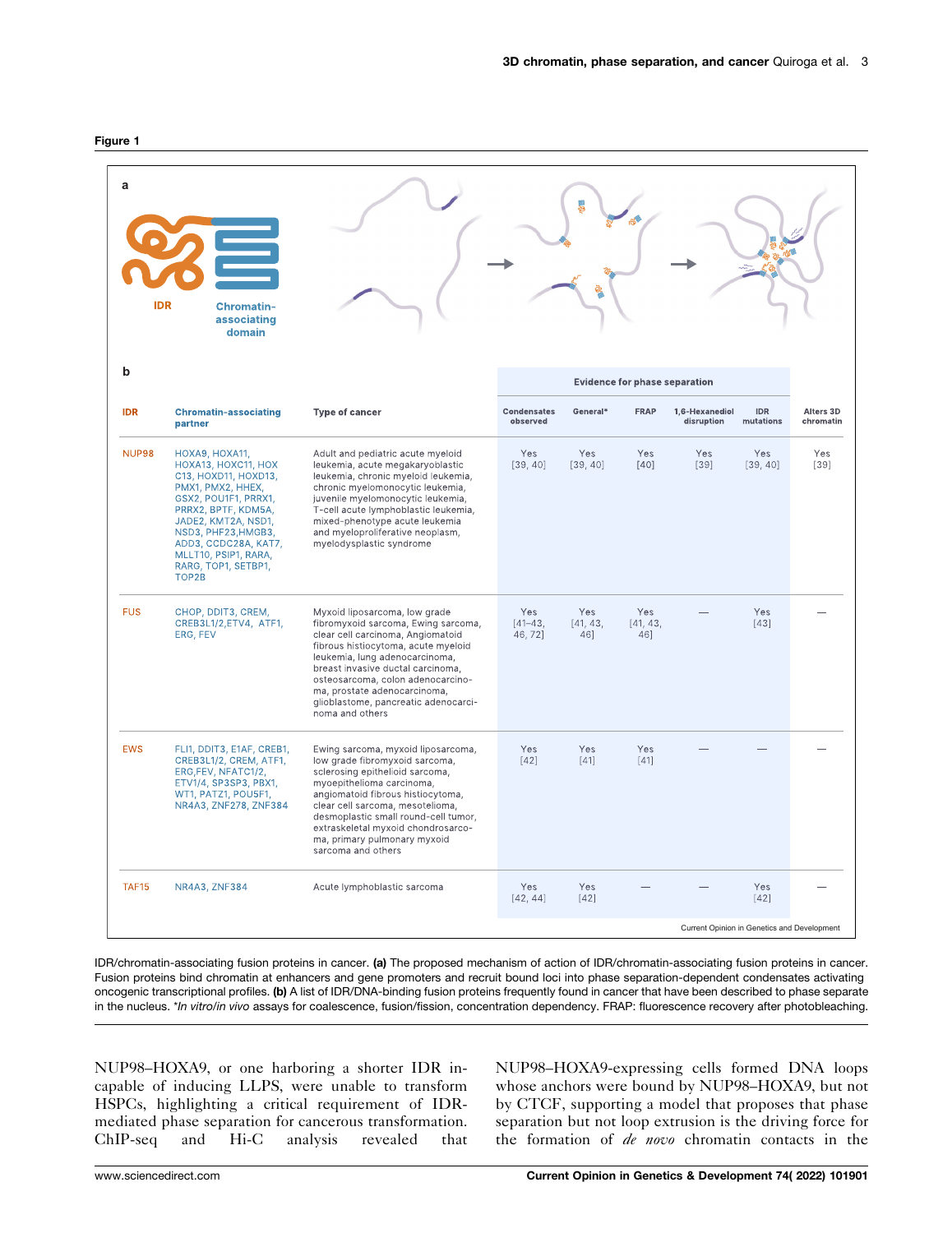context of this fusion. Genes whose promoters overlap the anchors of the NUP98–HOXA9-bound loops were upregulated, including proto-oncogenes such as PBX3 and HOX cluster genes. These findings suggest phase separation as the driver of aberrant chromatin looping and the resulting changes in gene expression in leukemias harboring this fusion. Some of these results were confirmed by Chandra et al., who demonstrated the phase separation capabilities of NUP98-HOXA9 and other leukemia-related fusion oncoproteins [40]. It is important to mention that NUP98-HOXA9-induced alterations to 3D chromatin structure have only been investigated in HEK 293T cells and moving forward it will be important to confirm these changes in leukemia-relevant cell types.

Several other cancer-associated fusion proteins that have a similar composition — including an IDR and a chromatin interaction domain — are likely to impart oncogenic properties via similar alterations to 3D chromatin structure (Figure 1b). One group of likely candidates is the FUS/EWS/TAF15 (FET) fusion oncoproteins [44–47,72]. These FET oncogenic fusions form multiple large nuclear condensates in cells similar to the ones observed when the aforementioned oncogenic fusions are present. FET fusion proteins are essential oncogenic drivers in various cancers including myxoid liposarcoma, Ewing sarcoma, and adenocarcinomas. They were shown to undergo phase separation at target binding loci and form phase-separated transcriptional condensates recruiting RNA Pol II and other cofactors (e.g. BRD4), which results in the increase in gene expression [41**\***–43]. Chong et al. also identified IDR-dependent nuclear hubs of FET fusion oncoproteins and demonstrated their role in transcriptional regulation; however, they propose that such hubs are formed via a non-LLPSdriven mechanism [44]. Finally, several studies have reported that the Switch-Sucrose Non-fermentable (SWI/SNF) chromatin-remodeling complex, also known as BAF (BRG1-associated factors), can be recruited into FET fusion condensates. This process is likely to occur via heterotypic interactions among prion-like domains

commonly present in both FET fusions and components of the Switch-Sucrose Non-fermentable (SWI/SNF) (BAF) complex, resulting in cancer-specific chromatin alterations favorable for gene activation [45–47].

## **Other nuclear phase separating fusion proteins in cancer**

Several other fusions have been described that also act via phase separation-driven changes to 3D chromatin organization, albeit by mechanisms distinct from the one described above (Table 1). Rosencrance et al. found that BRD4-NUT, a BRD4 fusion oncoprotein found in midline carcinoma, alters 3D chromatin at the compartment scale in a manner that is consistent with phase separation [48\*\*]. In this case, the fusion protein BRD4-NUT produces changes observed at a larger scale, resulting in the formation of aberrant chromatin subcompartments referred to as subcompartments 'M'. These subcompartments 'M' encompass broad stretches of active chromatin that exhibit heightened interactions both within and between different chromosomes. These modifications in interaction occur due to the ability of BRD4-NUT to drive massive changes in histone acetylation. The BRD4 portion of the fusion protein binds acetylated histones, while the NUT portion recruits the p300 histone acetyltransferase, driving a proposed feedforward loop of histone acetylation which results in exceptionally broad linear (100 kb to 2 Mb) hyperacetylated chromatin areas called 'megadomains' [49]. These megadomains interact with one another even between chromosomes, are associated with increased transcription of Myc and other important oncogenes for NUT-carcinomas, and appear as large nuclear puncta [48]. Although no experiments were performed to directly test for BRD4-NUT's LLPS capabilities, previous studies have shown that it is clearly present in nuclear puncta, consistent with an LLPS-driven mechanism [49,50] and evidence for phase separation of the short isoform of BRD4 has been reported [51]; also, LLPS of the acetylated chromatin in combination with the multibromodomain of BRD4 as it has been previously proposed [24]. Interestingly, a subclass of NUP98 fusions

| Other nuclear phase-separating fusion proteins in cancer. |                                               |                               |                      |             |                              |                      |                        |
|-----------------------------------------------------------|-----------------------------------------------|-------------------------------|----------------------|-------------|------------------------------|----------------------|------------------------|
| Fusion<br>proteins                                        | Type of cancer                                | Evidence for phase separation |                      |             |                              |                      |                        |
|                                                           |                                               | Condensates<br>observed       | General <sup>a</sup> | <b>FRAP</b> | 1.6-Hexanediol<br>disruption | <b>IDR</b> mutations | Alters 3D<br>chromatin |
| BRD4-NUT                                                  | Squamous cell carcinoma,<br>midline carcinoma | Yes [48-50]                   |                      |             |                              |                      | Yes $[48]$             |
| SS <sub>18</sub> -<br><b>SSX1/2</b>                       | Synovial sarcoma                              | Yes [53,55]                   | Yes $[53]$           |             | Yes [53] Yes [53]            | <b>Yes</b> [53]      | -                      |

A list of phase-separating fusion proteins frequently found in cancer that combine an IDR/chromatin-associating-containing proteins and a fusion partner that alters the distribution and/or role of the first component. FRAP: fluorescence recovery after photobleaching.<br><sup>a</sup> *In vitro/in vivo* assays for coalescence, fusion/fission, concentration dependency.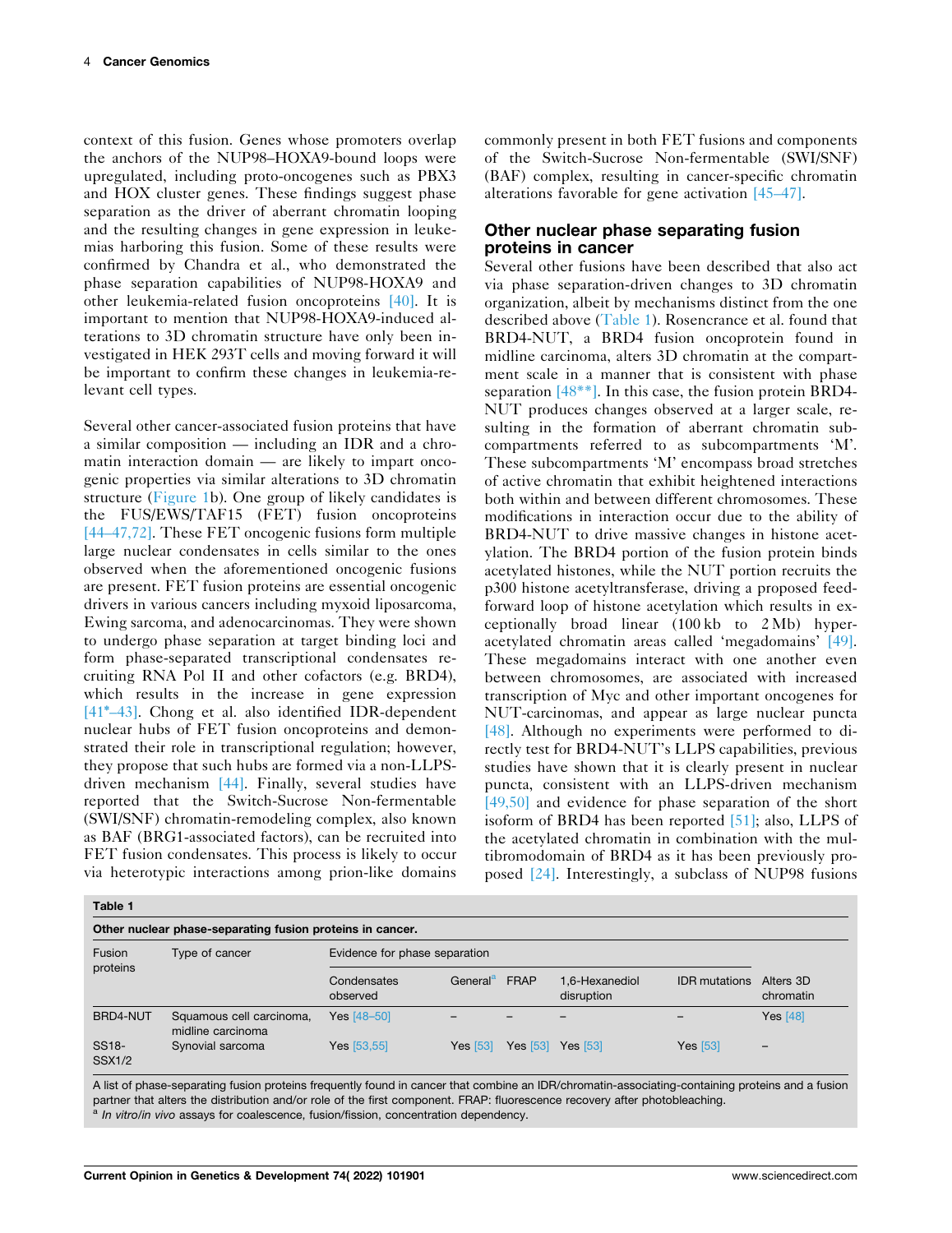that carry the plant homeodomain (PHD), a H3K4me2/3 reader motif, were shown to exhibit comparable large nuclear condensates [52]. Moreover, similar to the BRD4-NUT fusion, we have observed that condensates of NUP98-PHD fusions are enriched for H3K4me2/3, to which the PHD domain of the fusion binds, as well as MLL1, an enzyme that catalyzes H3K4 methylations (unpublished). This suggests that a similar feed-forward loop mechanism could underlie the formation of broad domains of inter/intrachromosomal interactions in leukemia cells.

Similarly, a fusion protein typically found in synovial sarcoma between the Switch-Sucrose Non-fermentable (SWI/SNF) (BAF) complex member SS18 and one of several SSX genes is another example of a fusion oncoprotein containing an unstructured region that can associate with specific chromatin areas and alter gene transcription. SS18 contains an IDR-rich C-terminal and has been shown to mediate the BAF complex assembly via LLPS [53]. When SSX is fused to SS18, this fusion evicts another member of the BAF complex and retargets BAF from enhancer regions to broad polycomb domains in the chromatin. This new BAF complex occupancy opposes PRC2-mediated chromatin repression and results in activation of bivalent genes [54]. The SS18-SSX fusion forms multiple large nuclear condensates and exhibits dense and broad binding patterns at target loci, reflecting typical characteristics of phaseseparated molecules [55]. Despite the broadly known capacity of these fusion proteins to phase separate and cause gene misregulation, their potential roles in inducing alterations in the 3D chromatin structure have not yet been fully explored. Conversely, additional research needs to be performed to uncover whether other fusion oncoproteins that alter 3D chromatin structure do so via an LLPS mechanism. One such fusion is PAX3-FOXO1, a recurrent mutation found in rhabdomyosarcoma that is associated with altered 3D chromatin structure and has the capacity to form *de novo* super enhancers and recruit BRD4 and other master TF [56,57].

# **Future directions: fusions, mechanisms, and interventions**

These studies provide the first glimpse into a cancerdriving mechanism in which fusions between IDRs and chromatin-associated domains drive oncogenic transcription via alterations in the 3D chromatin structure. However, it is currently unclear how broad this mechanism is across various cancer subtypes and other diseases. One ongoing challenge will be to identify and characterize other cancer fusions that operate via alterations to chromatin interaction frequencies. Ever-expanding databases of disease-associated fusion proteins (e.g. chimerDB [58] and the Catalogue Of Somatic Mutations In Cancer (COSMIC) [59]), intrinsically disordered domains (e.g. MobiDB [60], DisProt [61], and IDEAL [62]), and phase-separating proteins (e.g. LLPSDB [63], PhaSePro [64], PhaSepDB [65]) provide rich resources to mine for such possibilities. Improving and assessing our ability to detect IDRs and phase-separation-competent regions should accelerate discovery further. Necci et al. [66] suggest that deep learningbased approaches show the most promise here, highlighting one way in which advances in artificial intelligence may contribute to this field moving forward.

Further mechanistic studies are required to better understand how these 3D structures are formed as well as their impact on transcription. While DNA loops formed via NUP98-HOXA9 are not anchored by CTCF [39], their dependence on cohesin and/or Adenosine triphosphate (ATP) is unclear. Another open question involves how the oncogenic condensates interact with other nuclear condensates and microenvironments. For example, it has been shown that RNA Pol II forms phase-separated condensates [12–14] and in some cases is recruited into condensates formed by fusion oncoproteins to activate gene transcription [41,48]. Further development of experimental approaches to simultaneously monitor and visualize multiple classes of nuclear condensates will enable a deeper understanding of the interplay between them.

It is important to note that several researchers have expressed concern regarding the widespread attribution of LLPS to explain IDR-driven nuclear structures [67–69]. The main concerns refer to studies employing *in vitro*  assays or ectopic overexpression models, which might fail to fully reflect physiological conditions (i.e. local concentrations, microenvironment, and interaction partners) that are fundamental for the occurrence of LLPS. Moving forward, the use of approaches that involve targeting of endogenous IDR-containing proteins and single-molecule tracking might enable more precise mechanistic interrogations.

Finally, the discovery of 3D chromatin alterations produced by IDR-containing fusion oncoproteins as a cancer-driving mechanism may reveal new avenues for therapeutic intervention. As reviewed by Wheeler [70], such interventions may look quite different from the classical enzyme lock-and-key or structured binding site approaches, since they would take into account the physicochemical properties of nuclear condensates and drug molecules for their mechanism of action. For example, a recent study showed how the partitioning, concentration, and activity of some oncodrugs were highly influenced by the physicochemical properties of nuclear condensates [71]. Tailoring drugs for either inclusion or exclusion from specific nuclear condensates could potentially improve specificity and/or efficacy. Another study demonstrated that small molecule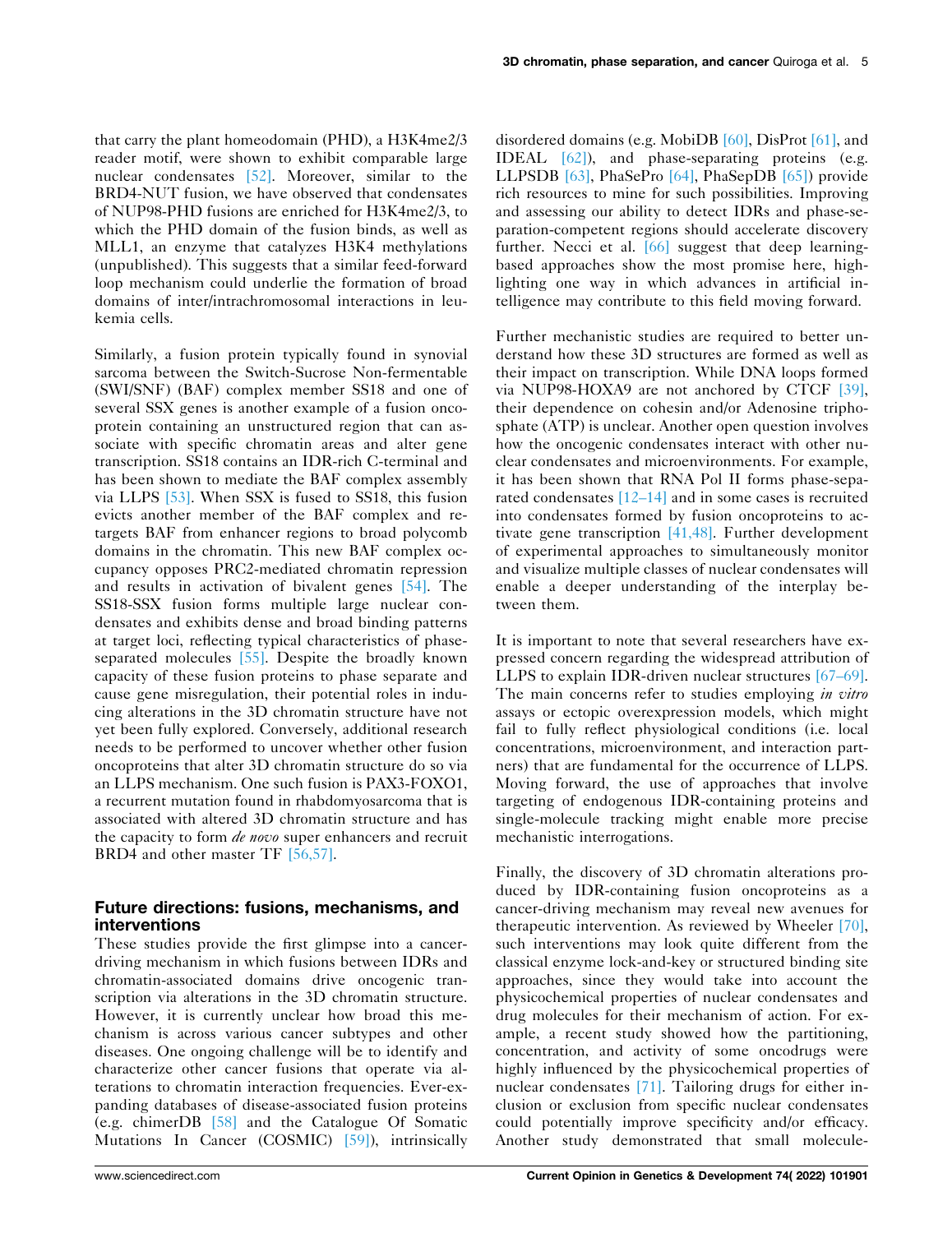induced degradation of BRD4-NUT eliminates its effect on chromatin compartmentalization, pointing to the potential of altering 3D chromatin structure as a novel approach to treat disease [48].

## **Conclusions**

Recent studies have illuminated how aberrant gene fusion events seen in cancer can create chimeric proteins capable of binding DNA, altering 3D chromatin structure, and driving oncogenic transcription. While only a handful of such chimeras have been characterized, the enrichment of fusion proteins and IDRs in tumors suggests that this is a much broader mechanism to promote oncogenesis. Future research is required to determine the extent to which this mechanism explains other cancer-related fusions, the mechanisms through which these 3D chromatin structures form and impact gene transcription, and how such structures can be targeted to improve therapeutic interventions.

## **Conflict of interest statement**

Nothing declared.

#### **Acknowledgements**

We would like to acknowledge Erika Deoudes for illustrations and graphical design. This work was supported by National Institutes of Health (NIH) Grants (R01-CA215284 and R01-CA218600 to G.G.W.; R35- GM128645 to D.H.P.), and UNC Lineberger Stimulus Awards (to D.H.P.). IYQ is supported by a BrightFocus Foundation postdoctoral fellowship 911831. G.G.W. is a Leukemia & Lymphoma Society Scholar and an American Cancer Society Scholar.

#### **References and recommended reading**

Papers of particular interest, published within the period of review, have been highlighted as:

- of special interest
- •• of outstanding interest.
- 1. Barrington C, Finn R, Hadjur S: **[Cohesin biology meets the loop](http://refhub.elsevier.com/S0959-437X(22)00010-7/sbref1)  extrusion model**. *[Chromosome Res](http://refhub.elsevier.com/S0959-437X(22)00010-7/sbref1)* 2017, **25**:51-60.
- 2. [Schwarzer W, Abdennur N, Goloborodko A, Pekowska A,](http://refhub.elsevier.com/S0959-437X(22)00010-7/sbref2) [Fudenberg G, Loe-Mie Y, Fonseca NA, Huber W, Haering CH,](http://refhub.elsevier.com/S0959-437X(22)00010-7/sbref2)  Mirny L, *et al*.: **[Two independent modes of chromatin](http://refhub.elsevier.com/S0959-437X(22)00010-7/sbref2) [organization revealed by cohesin removal](http://refhub.elsevier.com/S0959-437X(22)00010-7/sbref2)**. *Nature* 2017, **551**[:51-56.](http://refhub.elsevier.com/S0959-437X(22)00010-7/sbref2)
- 3. [Nuebler J, Fudenberg G, Imakaev M, Abdennur N, Mirny LA:](http://refhub.elsevier.com/S0959-437X(22)00010-7/sbref3) **[Chromatin organization by an interplay of loop extrusion and](http://refhub.elsevier.com/S0959-437X(22)00010-7/sbref3) [compartmental segregation](http://refhub.elsevier.com/S0959-437X(22)00010-7/sbref3)**. *Proc Natl Acad Sci USA* 2018, **115**[:E6697-E6706.](http://refhub.elsevier.com/S0959-437X(22)00010-7/sbref3)
- 4. Zheng H, Xie W: **[The role of 3D genome organization in](http://refhub.elsevier.com/S0959-437X(22)00010-7/sbref4)  [development and cell differentiation](http://refhub.elsevier.com/S0959-437X(22)00010-7/sbref4)**. *Nat Rev Mol Cell Biol* 2019, **20**[:535-550.](http://refhub.elsevier.com/S0959-437X(22)00010-7/sbref4)
- 5. [Mirny LA, Imakaev M, Abdennur N:](http://refhub.elsevier.com/S0959-437X(22)00010-7/sbref5) **Two major mechanisms of [chromosome organization](http://refhub.elsevier.com/S0959-437X(22)00010-7/sbref5)**. *Curr Opin Cell Biol* 2019, **58**:142-152.
- 6. Spracklin G, Abdennur N, Imakaev M, Chowdhury N, Pradhan S, Mirny L, Dekker J: **Heterochromatin diversity modulates genome compartmentalization and loop extrusion barriers [preprint]** ; 2021, doi:[10.1101/2021.08.05.455340.](https://doi.org/10.1101/2021.08.05.455340)
- 7. Rowley MJ, Corces VG: **[Organizational principles of 3D genome](http://refhub.elsevier.com/S0959-437X(22)00010-7/sbref6)  architecture**. *[Nat Rev Genet](http://refhub.elsevier.com/S0959-437X(22)00010-7/sbref6)* 2018, **19**:789-800.
- 8. Mirny L, Dekker J: **Mechanisms of chromosome folding and nuclear organization: their interplay and open questions**. *Cold Spring Harb Perspect Biol* 2021,, [https://doi.org/10.1101/](https://doi.org/10.1101/cshperspect.a040147)  [cshperspect.a040147](https://doi.org/10.1101/cshperspect.a040147)
- 9. [Fung HYJ, Birol M, Rhoades E:](http://refhub.elsevier.com/S0959-437X(22)00010-7/sbref8) **IDPs in macromolecular [complexes: the roles of multivalent interactions in diverse](http://refhub.elsevier.com/S0959-437X(22)00010-7/sbref8) assemblies**. *[Curr Opin Struct Biol](http://refhub.elsevier.com/S0959-437X(22)00010-7/sbref8)* 2018, **49**:36-43.
- 10. Martin EW, Holehouse AS: **[Intrinsically disordered protein](http://refhub.elsevier.com/S0959-437X(22)00010-7/sbref9) [regions and phase separation: sequence determinants of](http://refhub.elsevier.com/S0959-437X(22)00010-7/sbref9)  [assembly or lack thereof](http://refhub.elsevier.com/S0959-437X(22)00010-7/sbref9)**. *Emerg Top Life Sci* 2020, **4**:307-329.
- 11. [Boija A, Klein IA, Sabari BR, Dall'Agnese A, Coffey EL, Zamudio AV,](http://refhub.elsevier.com/S0959-437X(22)00010-7/sbref10)  [Li CH, Shrinivas K, Manteiga JC, Hannett NM,](http://refhub.elsevier.com/S0959-437X(22)00010-7/sbref10) *et al*.: **Transcription [factors activate genes through the phase-separation capacity](http://refhub.elsevier.com/S0959-437X(22)00010-7/sbref10)  [of their activation domains](http://refhub.elsevier.com/S0959-437X(22)00010-7/sbref10)**. *Cell* 2018, **175**:1842-1855.e16.
- 12. [Ladouceur A-M, Parmar BS, Biedzinski S, Wall J, Tope SG, Cohn](http://refhub.elsevier.com/S0959-437X(22)00010-7/sbref11) [D, Kim A, Soubry N, Reyes-Lamothe R, Weber SC:](http://refhub.elsevier.com/S0959-437X(22)00010-7/sbref11) **Clusters of [bacterial RNA polymerase are biomolecular condensates that](http://refhub.elsevier.com/S0959-437X(22)00010-7/sbref11)  [assemble through liquid-liquid phase separation](http://refhub.elsevier.com/S0959-437X(22)00010-7/sbref11)**. *Proc Natl [Acad Sci USA](http://refhub.elsevier.com/S0959-437X(22)00010-7/sbref11)* 2020, **117**:18540-18549.
- 13. [Lu H, Yu D, Hansen AS, Ganguly S, Liu R, Heckert A, Darzacq X,](http://refhub.elsevier.com/S0959-437X(22)00010-7/sbref12)  Zhou Q: **[Phase-separation mechanism for C-terminal](http://refhub.elsevier.com/S0959-437X(22)00010-7/sbref12)  [hyperphosphorylation of RNA polymerase II](http://refhub.elsevier.com/S0959-437X(22)00010-7/sbref12)**. *Nature* 2018, **558**[:318-323.](http://refhub.elsevier.com/S0959-437X(22)00010-7/sbref12)
- 14. [Boehning M, Dugast-Darzacq C, Rankovic M, Hansen AS, Yu T,](http://refhub.elsevier.com/S0959-437X(22)00010-7/sbref13) [Marie-Nelly H, McSwiggen DT, Kokic G, Dailey GM, Cramer P,](http://refhub.elsevier.com/S0959-437X(22)00010-7/sbref13) *et al*.: **[RNA polymerase II clustering through carboxy-terminal](http://refhub.elsevier.com/S0959-437X(22)00010-7/sbref13) [domain phase separation](http://refhub.elsevier.com/S0959-437X(22)00010-7/sbref13)**. *Nat Struct Mol Biol* 2018, **25**:833-840.
- 15. [Sabari BR, Dall'Agnese A, Boija A, Klein IA, Coffey EL, Shrinivas K,](http://refhub.elsevier.com/S0959-437X(22)00010-7/sbref14)  [Abraham BJ, Hannett NM, Zamudio AV, Manteiga JC,](http://refhub.elsevier.com/S0959-437X(22)00010-7/sbref14) *et al*.: **[Coactivator condensation at super-enhancers links phase](http://refhub.elsevier.com/S0959-437X(22)00010-7/sbref14)  [separation and gene control](http://refhub.elsevier.com/S0959-437X(22)00010-7/sbref14)**. *Science* 2018, **361**:eaar3958.
- 16. [Cho W-K, Spille J-H, Hecht M, Lee C, Li C, Grube V, Cisse II:](http://refhub.elsevier.com/S0959-437X(22)00010-7/sbref15)  **[Mediator and RNA polymerase II clusters associate in](http://refhub.elsevier.com/S0959-437X(22)00010-7/sbref15) [transcription-dependent condensates](http://refhub.elsevier.com/S0959-437X(22)00010-7/sbref15)**. *Science* 2018, **361**[:412-415.](http://refhub.elsevier.com/S0959-437X(22)00010-7/sbref15)
- 17. Thakur J, Henikoff S: **[Architectural RNA in chromatin](http://refhub.elsevier.com/S0959-437X(22)00010-7/sbref16) organization**. *[Biochem Soc Trans](http://refhub.elsevier.com/S0959-437X(22)00010-7/sbref16)* 2020, **48**:1967-1978.
- 18. [Quinodoz SA, Jachowicz JW, Bhat P, Ollikainen N, Banerjee AK,](http://refhub.elsevier.com/S0959-437X(22)00010-7/sbref17) [Goronzy IN, Blanco MR, Chovanec P, Chow A, Markaki Y,](http://refhub.elsevier.com/S0959-437X(22)00010-7/sbref17) *et al*.: **[RNA promotes the formation of spatial compartments in the](http://refhub.elsevier.com/S0959-437X(22)00010-7/sbref17) nucleus**. *Cell* 2021, **184**[:5775-5790.e30.](http://refhub.elsevier.com/S0959-437X(22)00010-7/sbref17)
- 19. [Nozawa R-S, Yamamoto T, Takahashi M, Tachiwana H, Maruyama](http://refhub.elsevier.com/S0959-437X(22)00010-7/sbref18)  R, Hirota T, Saitoh N: **[Nuclear microenvironment in cancer:](http://refhub.elsevier.com/S0959-437X(22)00010-7/sbref18)  [control through liquid–liquid phase separation](http://refhub.elsevier.com/S0959-437X(22)00010-7/sbref18)**. *Cancer Sci* 2020, **111**[:3155-3163.](http://refhub.elsevier.com/S0959-437X(22)00010-7/sbref18)
- 20. [Oh HJ, Aguilar R, Kesner B, Lee H-G, Kriz AJ, Chu H-P, Lee JT:](http://refhub.elsevier.com/S0959-437X(22)00010-7/sbref19) **Jpx [RNA regulates CTCF anchor site selection and formation of](http://refhub.elsevier.com/S0959-437X(22)00010-7/sbref19)  [chromosome loops](http://refhub.elsevier.com/S0959-437X(22)00010-7/sbref19)**. *Cell* 2021, **184**:6157-6173.e24.
- 21. Erdel F, Rippe K: **[Formation of chromatin subcompartments by](http://refhub.elsevier.com/S0959-437X(22)00010-7/sbref20)  [phase separation](http://refhub.elsevier.com/S0959-437X(22)00010-7/sbref20)**. *Biophys J* 2018, **114**:2262-2270.
- 22. Hildebrand EM, Dekker J: **[Mechanisms and functions of](http://refhub.elsevier.com/S0959-437X(22)00010-7/sbref21) [chromosome compartmentalization](http://refhub.elsevier.com/S0959-437X(22)00010-7/sbref21)**. *Trends Biochem Sci* 2020, **45**[:385-396.](http://refhub.elsevier.com/S0959-437X(22)00010-7/sbref21)
- 23. Rippe K: **Liquid–liquid phase separation in chromatin**. *Cold Spring Harb Perspect Biol* 2021,, [https://doi.org/10.1101/](https://doi.org/10.1101/cshperspect.a040683)  [cshperspect.a040683](https://doi.org/10.1101/cshperspect.a040683)
- 24. [Gibson BA, Doolittle LK, Schneider MWG, Jensen LE, Gamarra N,](http://refhub.elsevier.com/S0959-437X(22)00010-7/sbref23)  [Henry L, Gerlich DW, Redding S, Rosen MK:](http://refhub.elsevier.com/S0959-437X(22)00010-7/sbref23) **Organization of [chromatin by intrinsic and regulated phase separation](http://refhub.elsevier.com/S0959-437X(22)00010-7/sbref23)**. *Cell*  2019, **179**[:470-484.e21.](http://refhub.elsevier.com/S0959-437X(22)00010-7/sbref23)
- 25. [Ulianov SV, Velichko AK, Magnitov MD, Luzhin AV, Golov AK,](http://refhub.elsevier.com/S0959-437X(22)00010-7/sbref24) [Ovsyannikova N, Kireev II, Gavrikov AS, Mishin AS, Garaev AK,](http://refhub.elsevier.com/S0959-437X(22)00010-7/sbref24)  *et al*.: **[Suppression of liquid–liquid phase separation by 1,6](http://refhub.elsevier.com/S0959-437X(22)00010-7/sbref24)  [hexanediol partially compromises the 3D genome organization](http://refhub.elsevier.com/S0959-437X(22)00010-7/sbref24)  in living cells**. *[Nucleic Acids Res](http://refhub.elsevier.com/S0959-437X(22)00010-7/sbref24)* 2021, **49**:10524-10541.
- 26. [Fudenberg G, Imakaev M, Lu C, Goloborodko A, Abdennur N,](http://refhub.elsevier.com/S0959-437X(22)00010-7/sbref25) Mirny LA: **[Formation of chromosomal domains by loop](http://refhub.elsevier.com/S0959-437X(22)00010-7/sbref25)  extrusion**. *Cell Rep* 2016, **15**[:2038-2049.](http://refhub.elsevier.com/S0959-437X(22)00010-7/sbref25)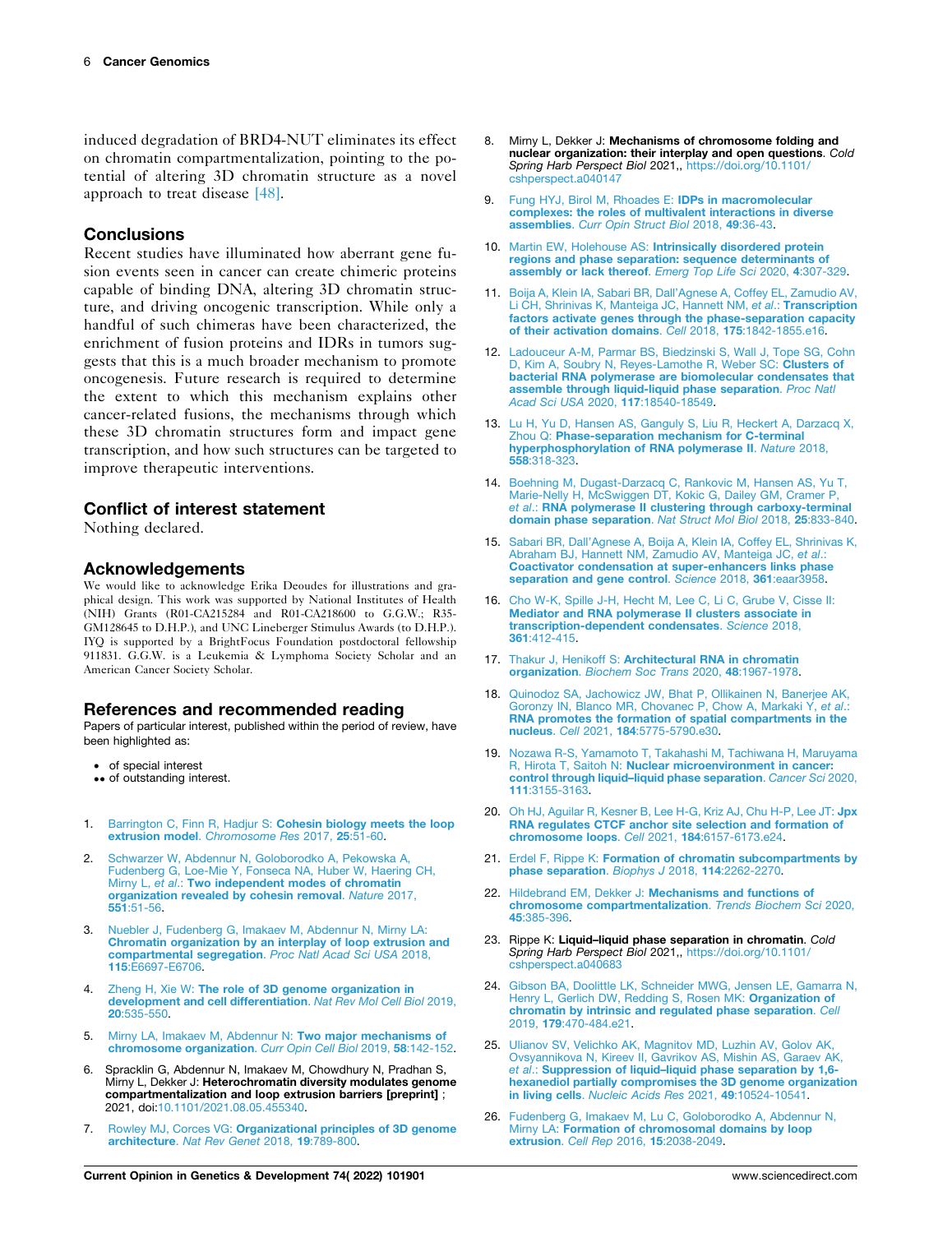- 27. Davidson IF, Peters J-M: **[Genome folding through loop extrusion](http://refhub.elsevier.com/S0959-437X(22)00010-7/sbref26)  by SMC complexes**. *[Nat Rev Mol Cell Biol](http://refhub.elsevier.com/S0959-437X(22)00010-7/sbref26)* 2021, **22**:445-464.
- 28. [Ryu J-K, Bouchoux C, Liu HW, Kim E, Minamino M, de Groot R,](http://refhub.elsevier.com/S0959-437X(22)00010-7/sbref27) [Katan AJ, Bonato A, Marenduzzo D, Michieletto D,](http://refhub.elsevier.com/S0959-437X(22)00010-7/sbref27) *et al*.: **Bridging[induced phase separation induced by cohesin SMC protein](http://refhub.elsevier.com/S0959-437X(22)00010-7/sbref27) [complexes](http://refhub.elsevier.com/S0959-437X(22)00010-7/sbref27)**. *Sci Adv* 2021, **7**:eabe5905.
- 29. [Hnisz D, Shrinivas K, Young RA, Chakraborty AK, Sharp PA:](http://refhub.elsevier.com/S0959-437X(22)00010-7/sbref28) **A [phase separation model for transcriptional control](http://refhub.elsevier.com/S0959-437X(22)00010-7/sbref28)**. *Cell* 2017, **169**[:13-23.](http://refhub.elsevier.com/S0959-437X(22)00010-7/sbref28)
- 30. Peng L, Li E-M, Xu L-Y: **[From start to end: phase separation and](http://refhub.elsevier.com/S0959-437X(22)00010-7/sbref29)  transcriptional regulation**. *[Biochim Biophys Acta Gene Regul](http://refhub.elsevier.com/S0959-437X(22)00010-7/sbref29)  Mech* 2020, **1863**[:194641.](http://refhub.elsevier.com/S0959-437X(22)00010-7/sbref29)
- 31. Waldman T: **[Emerging themes in cohesin cancer biology](http://refhub.elsevier.com/S0959-437X(22)00010-7/sbref30)**. *Nat [Rev Cancer](http://refhub.elsevier.com/S0959-437X(22)00010-7/sbref30)* 2020, **20**:504-515.
- 32. [Akdemir KC, Le VT, Chandran S, Li Y, Verhaak RG, Beroukhim R,](http://refhub.elsevier.com/S0959-437X(22)00010-7/sbref31) [Campbell PJ, Chin L, Dixon JR, Futreal PA,](http://refhub.elsevier.com/S0959-437X(22)00010-7/sbref31) *et al*.: **Disruption of [chromatin folding domains by somatic genomic](http://refhub.elsevier.com/S0959-437X(22)00010-7/sbref31)  [rearrangements in human cancer](http://refhub.elsevier.com/S0959-437X(22)00010-7/sbref31)**. *Nat Genet* 2020, **52**:294-305.
- 33. [Flavahan WA, Drier Y, Liau BB, Gillespie SM, Venteicher AS,](http://refhub.elsevier.com/S0959-437X(22)00010-7/sbref32) [Stemmer-Rachamimov AO, Suvà ML, Bernstein BE:](http://refhub.elsevier.com/S0959-437X(22)00010-7/sbref32) **Insulator [dysfunction and oncogene activation in IDH mutant gliomas](http://refhub.elsevier.com/S0959-437X(22)00010-7/sbref32)**. *Nature* 2016, **529**[:110-114.](http://refhub.elsevier.com/S0959-437X(22)00010-7/sbref32)
- 34. [Kilic S, Lezaja A, Gatti M, Bianco E, Michelena J, Imhof R, Altmeyer](http://refhub.elsevier.com/S0959-437X(22)00010-7/sbref33)  M: **[Phase separation of 53BP1 determines liquid-like behavior](http://refhub.elsevier.com/S0959-437X(22)00010-7/sbref33) [of DNA repair compartments](http://refhub.elsevier.com/S0959-437X(22)00010-7/sbref33)**. *EMBO J* 2019, **38**:e101379.
- 35. [Shi B, Li W, Song Y, Wang Z, Ju R, Ulman A, Hu J, Palomba F,](http://refhub.elsevier.com/S0959-437X(22)00010-7/sbref34) Zhao Y, Le JP, *et al*.: **[UTX condensation underlies its tumour](http://refhub.elsevier.com/S0959-437X(22)00010-7/sbref34)[suppressive activity](http://refhub.elsevier.com/S0959-437X(22)00010-7/sbref34)**. *Nature* 2021, **597**:726-731.
- 36. [Wan L, Chong S, Xuan F, Liang A, Cui X, Gates L, Carroll TS, Li Y,](http://refhub.elsevier.com/S0959-437X(22)00010-7/sbref35)  Feng L, Chen G, *et al*.: **[Impaired cell fate through gain-of](http://refhub.elsevier.com/S0959-437X(22)00010-7/sbref35)[function mutations in a chromatin reader](http://refhub.elsevier.com/S0959-437X(22)00010-7/sbref35)**. *Nature* 2020, **577**[:121-126.](http://refhub.elsevier.com/S0959-437X(22)00010-7/sbref35)
- 37. Latysheva NS, Babu MM: **[Molecular signatures of fusion](http://refhub.elsevier.com/S0959-437X(22)00010-7/sbref36)  proteins in cancer**. *[ACS Pharmacol Transl Sci](http://refhub.elsevier.com/S0959-437X(22)00010-7/sbref36)* 2019, **2**:122-133.
- 38. Hegyi H, Buday L, Tompa P: **[Intrinsic structural disorder confers](http://refhub.elsevier.com/S0959-437X(22)00010-7/sbref37)  [cellular viability on oncogenic fusion proteins](http://refhub.elsevier.com/S0959-437X(22)00010-7/sbref37)**. *PLoS Comput Biol* 2009, **5**[:e1000552.](http://refhub.elsevier.com/S0959-437X(22)00010-7/sbref37)
- 39. •• [Ahn JH, Davis ES, Daugird TA, Zhao S, Quiroga IY, Uryu H, Li J,](http://refhub.elsevier.com/S0959-437X(22)00010-7/sbref38) [Storey AJ, Tsai Y-H, Keeley DP,](http://refhub.elsevier.com/S0959-437X(22)00010-7/sbref38) *et al*.: **Phase separation drives [aberrant chromatin looping and cancer development](http://refhub.elsevier.com/S0959-437X(22)00010-7/sbref38)**. *Nature*  2021, **595**[:591-595.](http://refhub.elsevier.com/S0959-437X(22)00010-7/sbref38)

This paper describes the capacity of the cancer-associated fusion NUP98-HOXA9 to bind DNA, form super-enhancer-like loci, undergo LLPS, induce aberrant chromatin loops, and activate an oncogenic transcriptional program. The authors use *in vitro* assays, cell lines, and mouse models to demonstrate the requirement of FG repeats in the NUP98 IDR for phase separation, chromatin loop formation, and capacity for oncogenic transformation. Then, they use multiple genomics techniques (ChIP-seq, RNA-seq, and Hi-C) to identify novel chromatin loops formed between NUP98-HOXA9 binding sites. The anchors of those *de novo* loops were bound by NUP98–HOXA9, but not by CTCF, supporting a model that proposes that phase separation but not loop extrusion is the driving force for the formation of these de novo chromatin contacts. The anchors of these loops overlap the promoters of many leukemia-associated genes.

- 40. Chandra B, Michmerhuizen NL, Shirnekhi HK, Tripathi S, Pioso BJ, Baggett DW, Mitrea DM, Iacobucci I, White MR, Chen J, *et al*.: **Phase separation mediates NUP98 fusion oncoprotein leukemic transformation**. *Cancer Discov* 2021,, [https://doi.org/](https://doi.org/10.1158/2159-8290.CD-21-0674) [10.1158/2159-8290.CD-21-0674](https://doi.org/10.1158/2159-8290.CD-21-0674)
- 41. [Zuo L, Zhang G, Massett M, Cheng J, Guo Z, Wang L, Gao Y, Li R,](http://refhub.elsevier.com/S0959-437X(22)00010-7/sbref40)  Huang X, Li P, *et al*.: **[Loci-specific phase separation of FET](http://refhub.elsevier.com/S0959-437X(22)00010-7/sbref40)  [fusion oncoproteins promotes gene transcription](http://refhub.elsevier.com/S0959-437X(22)00010-7/sbref40)**. *Nat Commun*  [2021,](http://refhub.elsevier.com/S0959-437X(22)00010-7/sbref40) **12**:1491.

In this article, the authors use a high-throughput single-molecule technique called DNA Curtains to demonstrate that FET fusion proteins undergo phase separation at target binding loci and that the phase-separated condensates recruit RNA polymerase II and enhance gene transcription. Furthermore, they determine a threshold number of fusion-binding DNA elements that can enhance the formation of FET fusion protein condensates.

42. • [Wei M-T, Chang Y-C, Shimobayashi SF, Shin Y, Strom AR,](http://refhub.elsevier.com/S0959-437X(22)00010-7/sbref41) Brangwynne CP: **[Nucleated transcriptional condensates amplify](http://refhub.elsevier.com/S0959-437X(22)00010-7/sbref41)  [gene expression](http://refhub.elsevier.com/S0959-437X(22)00010-7/sbref41)**. *Nat Cell Biol* 2020, **22**:1187-1196.

In this paper, the authors use the optoDroplet system to show that the IDR of the FET-family transcriptional regulators exhibits a strong tendency to phase separate within living cells and drive localized RNA transcription. They found that TAF15 has a unique charge distribution among the FET family members that enhances its interactions with the C-terminal domain of RNA polymerase II. Nascent C-terminal domain clusters at primed genomic loci lower the energetic barrier for nucleation of TAF15 condensates, which in turn further recruit RNA polymerase II to drive transcriptional output.

43. • [Owen I, Yee D, Wyne H, Perdikari TM, Johnson V, Smyth J, Kortum](http://refhub.elsevier.com/S0959-437X(22)00010-7/sbref42)  R, Fawzi NL, Shewmaker F: **[The oncogenic transcription factor](http://refhub.elsevier.com/S0959-437X(22)00010-7/sbref42)  [FUS-CHOP can undergo nuclear liquid-liquid phase separation](http://refhub.elsevier.com/S0959-437X(22)00010-7/sbref42)**. *J Cell Sci* 2021, **134**[:jcs258578.](http://refhub.elsevier.com/S0959-437X(22)00010-7/sbref42)

This article characterizes the FET fusion FUS-CHOP in myxoid liposarcoma cell lines and *in vitro*, describing novel phase-separating properties relative to unmodified CHOP. Furthermore, the data indicate that FUS-CHOP forms phase-separated condensates that colocalize with BRD4, a marker of super-enhancer condensates.

- 44. [Chong S, Dugast-Darzacq C, Liu Z, Dong P, Dailey GM, Cattoglio](http://refhub.elsevier.com/S0959-437X(22)00010-7/sbref43) [C, Heckert A, Banala S, Lavis L, Darzacq X,](http://refhub.elsevier.com/S0959-437X(22)00010-7/sbref43) *et al*.: **Imaging [dynamic and selective low-complexity domain interactions that](http://refhub.elsevier.com/S0959-437X(22)00010-7/sbref43)  [control gene transcription](http://refhub.elsevier.com/S0959-437X(22)00010-7/sbref43)**. *Science* 2018, **361**:eaar2555.
- 45. [Lindén M, Thomsen C, Grundevik P, Jonasson E, Andersson D,](http://refhub.elsevier.com/S0959-437X(22)00010-7/sbref44)  [Runnberg R, Dolatabadi S, Vannas C, Luna Santamar](http://refhub.elsevier.com/S0959-437X(22)00010-7/sbref44)ίa M, Fagman H, *et al*.: **[FET family fusion oncoproteins target the SWI/SNF](http://refhub.elsevier.com/S0959-437X(22)00010-7/sbref44) [chromatin remodeling complex](http://refhub.elsevier.com/S0959-437X(22)00010-7/sbref44)**. *EMBO Rep* 2019, **20**:e45766.
- 46. [Davis RB, Kaur T, Moosa MM, Banerjee PR:](http://refhub.elsevier.com/S0959-437X(22)00010-7/sbref45) **FUS oncofusion [protein condensates recruit mSWI/SNF chromatin remodeler](http://refhub.elsevier.com/S0959-437X(22)00010-7/sbref45)  [via heterotypic interactions between prion-like domains](http://refhub.elsevier.com/S0959-437X(22)00010-7/sbref45)**. *Protein Sci* 2021, **30**[:1454-1466.](http://refhub.elsevier.com/S0959-437X(22)00010-7/sbref45)
- 47. [Boulay G, Sandoval GJ, Riggi N, Iyer S, Buisson R, Naigles B, Awad](http://refhub.elsevier.com/S0959-437X(22)00010-7/sbref46)  [ME, Rengarajan S, Volorio A, McBride MJ,](http://refhub.elsevier.com/S0959-437X(22)00010-7/sbref46) *et al*.: **Cancer-specific [retargeting of BAF complexes by a prion-like domain](http://refhub.elsevier.com/S0959-437X(22)00010-7/sbref46)**. *Cell* 2017, **171**[:163-178.e19.](http://refhub.elsevier.com/S0959-437X(22)00010-7/sbref46)
- 48. [Rosencrance CD, Ammouri HN, Yu Q, Ge T, Rendleman EJ,](http://refhub.elsevier.com/S0959-437X(22)00010-7/sbref47) •• Marshall SA, Eagen KP: **[Chromatin hyperacetylation impacts](http://refhub.elsevier.com/S0959-437X(22)00010-7/sbref47)  [chromosome folding by forming a nuclear subcompartment](http://refhub.elsevier.com/S0959-437X(22)00010-7/sbref47)**. *Mol Cell* 2020, **78**[:112-126.e12.](http://refhub.elsevier.com/S0959-437X(22)00010-7/sbref47)

This paper describes how the fusion oncoprotein BRD4-NUT found in midline carcinoma, alters 3D chromatin at the compartment scale in a manner that is consistent with phase separation forming aberrant chromatin subcompartments referred as 'M compartments' that exhibit heightened interactions both within and between different chromosomes. These modifications in interaction occur due to the ability of BRD4-NUT to drive massive changes in histone acetylation. The BRD4 portion of the fusion protein binds acetylated histones, while the NUT portion recruits the p300 histone acetyltransferase, driving a proposed feed-forward loop of histone acetylation which results in exceptionally broad linear hyperacetylated chromatin megadomains. The M compartments were conserved even in the absence of RNA Pol II transcription.

- 49. [Alekseyenko AA, Walsh EM, Wang X, Grayson AR, Hsi PT,](http://refhub.elsevier.com/S0959-437X(22)00010-7/sbref48)  [Kharchenko PV, Kuroda MI, French CA:](http://refhub.elsevier.com/S0959-437X(22)00010-7/sbref48) **The oncogenic BRD4- [NUT chromatin regulator drives aberrant transcription within](http://refhub.elsevier.com/S0959-437X(22)00010-7/sbref48)  [large topological domains](http://refhub.elsevier.com/S0959-437X(22)00010-7/sbref48)**. *Genes Dev* 2015, **29**:1507-1523.
- 50. [Reynoird N, Schwartz BE, Delvecchio M, Sadoul K, Meyers D,](http://refhub.elsevier.com/S0959-437X(22)00010-7/sbref49) [Mukherjee C, Caron C, Kimura H, Rousseaux S, Cole PA,](http://refhub.elsevier.com/S0959-437X(22)00010-7/sbref49) *et al*.: **[Oncogenesis by sequestration of CBP/p300 in transcriptionally](http://refhub.elsevier.com/S0959-437X(22)00010-7/sbref49)  [inactive hyperacetylated chromatin domains](http://refhub.elsevier.com/S0959-437X(22)00010-7/sbref49)**. *EMBO J* 2010, **29**[:2943-2952.](http://refhub.elsevier.com/S0959-437X(22)00010-7/sbref49)
- 51. [Han X, Yu D, Gu R, Jia Y, Wang Q, Jaganathan A, Yang X, Yu M,](http://refhub.elsevier.com/S0959-437X(22)00010-7/sbref50)  Babault N, Zhao C, *et al*.: **[Roles of the BRD4 short isoform in](http://refhub.elsevier.com/S0959-437X(22)00010-7/sbref50) [phase separation and active gene transcription](http://refhub.elsevier.com/S0959-437X(22)00010-7/sbref50)**. *Nat Struct Mol Biol* 2020, **27**[:333-341.](http://refhub.elsevier.com/S0959-437X(22)00010-7/sbref50)
- 52. [Fahrenkrog B, Martinelli V, Nilles N, Fruhmann G, Chatel G, Juge S,](http://refhub.elsevier.com/S0959-437X(22)00010-7/sbref51)  [Sauder U, Di Giacomo D, Mecucci C, Schwaller J:](http://refhub.elsevier.com/S0959-437X(22)00010-7/sbref51) **Expression of [leukemia-associated Nup98 fusion proteins generates an](http://refhub.elsevier.com/S0959-437X(22)00010-7/sbref51)  [aberrant nuclear envelope phenotype](http://refhub.elsevier.com/S0959-437X(22)00010-7/sbref51)**. *PLoS One* 2016, **11**[:e0152321.](http://refhub.elsevier.com/S0959-437X(22)00010-7/sbref51)